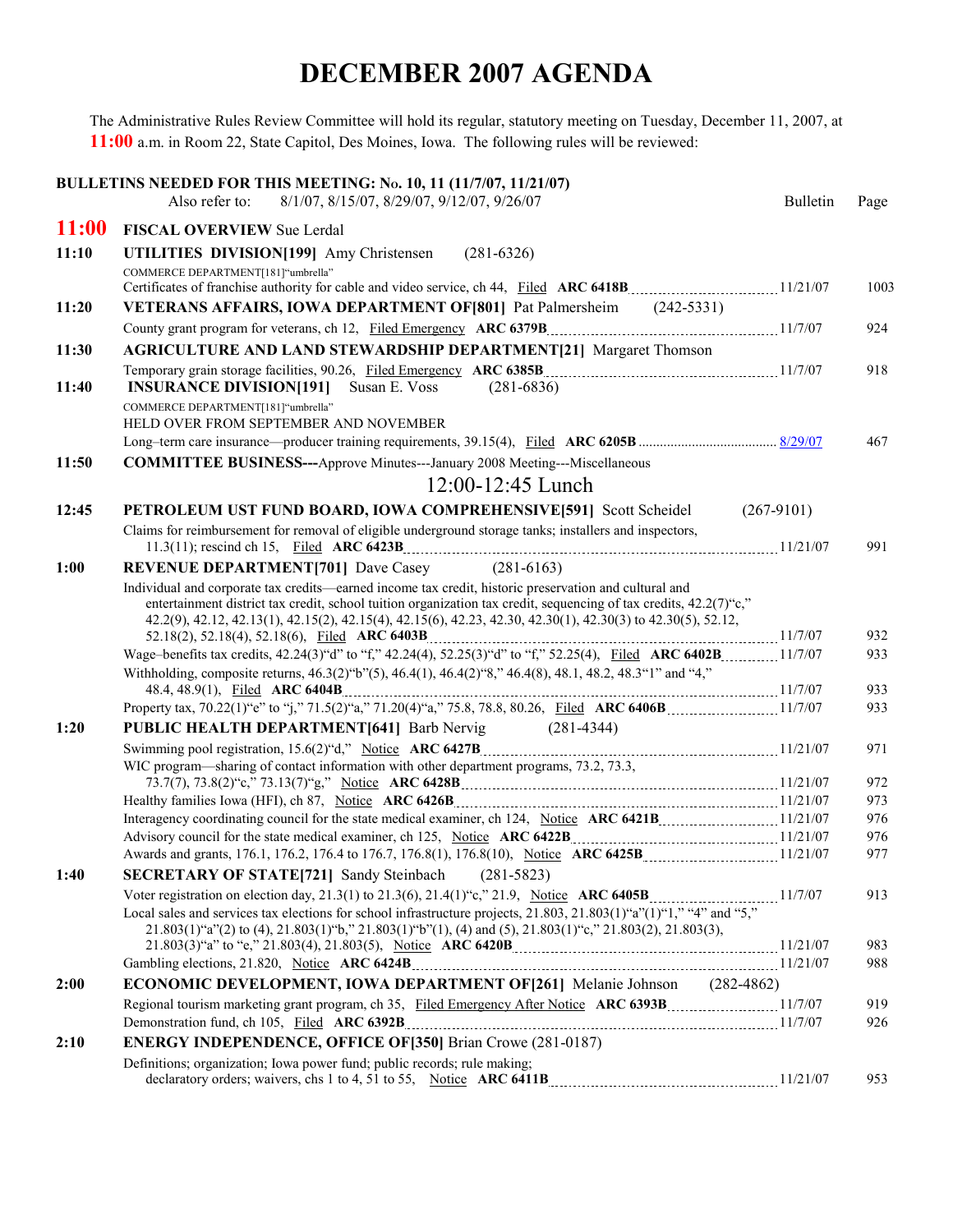# **DECEMBER 2007 AGENDA**

| 2:30 | <b>HUMAN SERVICES DEPARTMENT</b> [441] Nancy Freudenberg (281-8438)                                                                                                                           |         |     |
|------|-----------------------------------------------------------------------------------------------------------------------------------------------------------------------------------------------|---------|-----|
|      | Documentation requirements for medicaid providers, 7.1, 79.2(2)" $u$ ," 79.3(2), 79.3(2)" $c$ "(1) to (3),                                                                                    |         |     |
|      |                                                                                                                                                                                               |         | 896 |
|      | Trafficking in food assistance benefits, ch 11 title and preamble, 11.1 to 11.3, 11.4(1) to 11.4(3),                                                                                          |         |     |
|      |                                                                                                                                                                                               |         | 920 |
|      |                                                                                                                                                                                               |         | 902 |
|      | Medicaid coverage for working persons with disabilities, 75.1(39) "b,"                                                                                                                        |         |     |
|      |                                                                                                                                                                                               |         | 922 |
|      | Medicaid coverage of prescribed outpatient drugs, 78.1(2), 78.1(2)"a" to "f," 78.1(13)"c" and "d,"                                                                                            |         |     |
|      |                                                                                                                                                                                               |         | 903 |
|      | Medicaid—increase in payment for inpatient services in psychiatric medical institutions                                                                                                       |         |     |
|      |                                                                                                                                                                                               |         | 923 |
|      | HAWK-I program, 86.1, 86.2(2)"a"(1)"2," 86.2(3)"a," "c" and "d," 86.2(5)"b," 86.2(8),                                                                                                         |         |     |
|      | 86.3(4), 86.3(8), 86.3(10) "c," 86.4(3) "a," "b" and "d," 86.4(4), 86.4(4) "a" to "d,"                                                                                                        |         |     |
|      | $86.8(3)$ "a"(2) and (4), $86.15(6)$ "c," Notice ARC 6412B                                                                                                                                    |         | 963 |
|      | IowaCare—hardship exemption, eligibility of newborns, 92.7(3), 92.7(3)"c," 92.8(3)"b,"                                                                                                        |         | 929 |
|      | Filed ARC 6373B                                                                                                                                                                               |         |     |
|      |                                                                                                                                                                                               |         | 930 |
|      | Withholding of income to collect court-ordered child support, 98.24, 98.24(3) "b," 98.24(4),                                                                                                  |         |     |
|      | 98.35, 98.40, 98.41, 98.42(2) "d" and "f," 98.43, 98.43(1), 98.43(2) "a," 98.43(2) "b"(2) and (8),<br>98.43(2) "c" and "d," 98.43(3), 98.45, 98.45(2) to 98.45(5), 98.46, 98.46(2), 98.46(3), |         |     |
|      |                                                                                                                                                                                               | 11/7/07 | 930 |
|      | <b>SPECIAL REVIEW</b>                                                                                                                                                                         |         |     |
|      |                                                                                                                                                                                               |         |     |
| 3:00 | <b>ENVIRONMENTAL PROTECTION COMMISSION [567]</b> Marla Gallardo (281-8678)                                                                                                                    |         |     |
|      | NATURAL RESOURCES DEPARTMENT[561]"umbrella"                                                                                                                                                   |         |     |
|      | <b>HELD OVER FROM OCTOBER</b>                                                                                                                                                                 |         |     |
|      | Sanitary landfills for municipal solid waste-groundwater protection systems for the disposal<br>of nonhazardous wastes, $101.13(1)$ "j"(4), $104.25$ ,                                        |         |     |
|      |                                                                                                                                                                                               |         | 89  |
|      |                                                                                                                                                                                               |         |     |

### **No representative requested to appear**

| XX:00 | <b>DENTAL BOARD[650]</b>                                                                     |     |
|-------|----------------------------------------------------------------------------------------------|-----|
|       | PUBLIC HEALTH DEPARTMENT[641]"umbrella"                                                      |     |
|       |                                                                                              | 887 |
|       | Grounds for discipline—failure to preserve confidentiality of patient information, 30.4"14," |     |
|       |                                                                                              | 926 |
| XX:00 | <b>EDUCATIONAL EXAMINERS BOARD[282]</b>                                                      |     |
|       | EDUCATION DEPARTMENT[281]"umbrella"                                                          |     |
|       | Board membership, 1.2, Filed ARC 6381B.                                                      | 926 |
|       |                                                                                              | 887 |
|       |                                                                                              | 927 |
|       |                                                                                              | 928 |
|       |                                                                                              | 929 |
|       | Renewal of standard license—credit for mentoring,                                            |     |
|       | 17.5(1), Notice ARC 6397B                                                                    | 888 |
|       |                                                                                              | 889 |
|       |                                                                                              | 889 |
| XX:00 | <b>HISTORICAL DIVISION[223]</b>                                                              |     |
|       | CULTURAL AFFAIRS DEPARTMENT[221]"umbrella"                                                   |     |
|       | State historical society, 21.2, 21.3(2)"a" and "c" to "e," $21.3(3)$ "a" and "b,"            |     |
|       | $21.3(3)$ "c"(1) and (3) to (5), $21.3(3)$ "d," $21.3(4)$ "a" and "c" to "e," $21.3(5)$ ,    |     |
|       |                                                                                              | 890 |
|       |                                                                                              | 892 |
|       |                                                                                              |     |